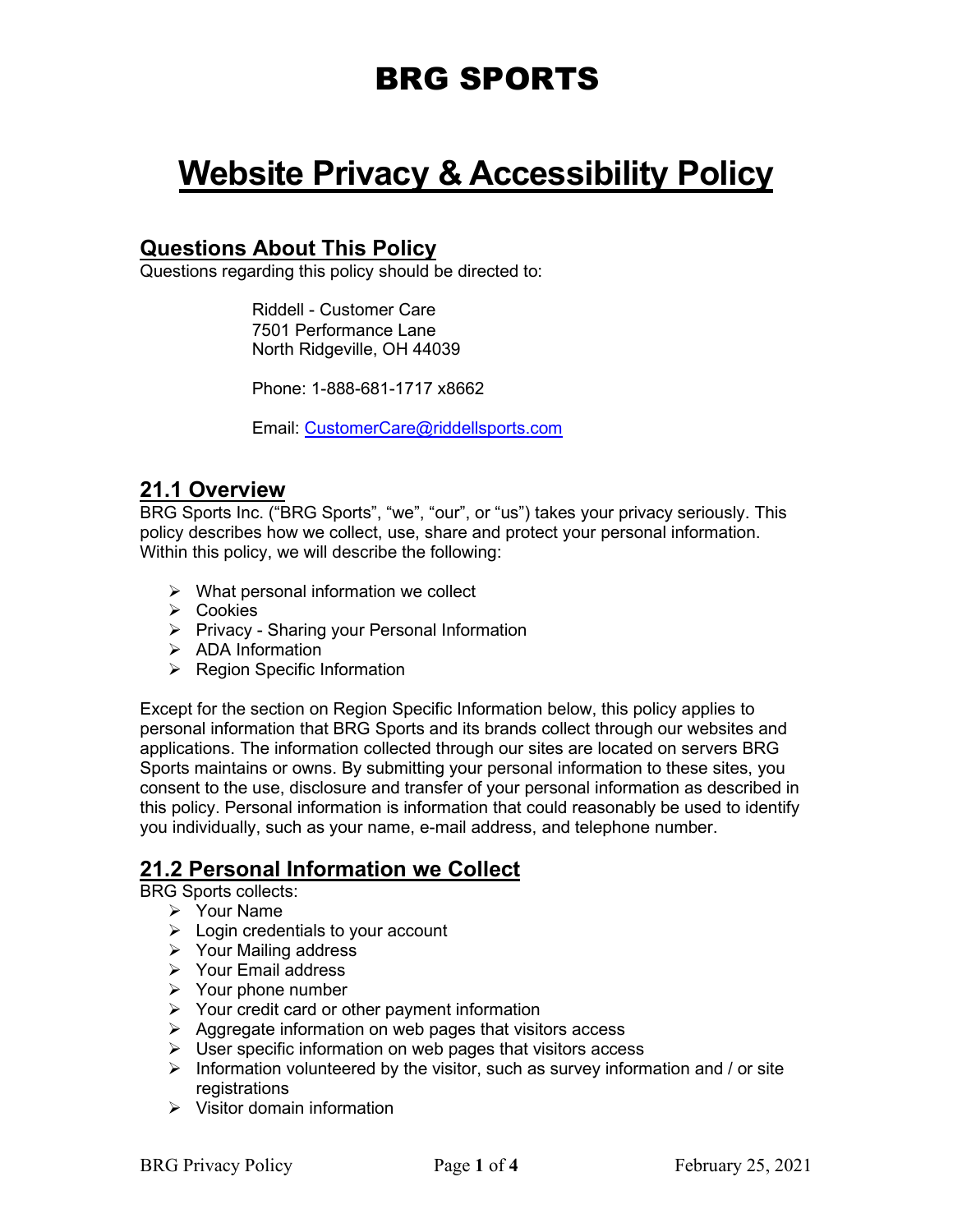## **21.3 Cookies**

Our site uses various cookies for different purposes. This section explains what cookies are and how we use them.

#### **What are cookies?**

Cookies are small files which are downloaded to your device when you visit a website. The cookie then sends information back to the originating website on each subsequent visit. Cookies are useful because they allow a website to recognize a visitors device. Cookies do lots of different jobs like letting you navigate between pages efficiently, remembering your preferences, and generally improving the user experience.

#### **What type of cookies we use**

#### **1. Essential Cookies:**

These are cookies that are strictly necessary for the functioning of the website or for performing services that an individual visitor has requested. Example: Remembering previous actions when navigating back to a page in the same session.

### **2. Analytical Cookies:**

These cookies collect information about how a visitor uses the website, such as which pages visitors use most often and errors received while visiting these pages. These cookies don't collect information that identify a visitor. All information collected is aggregated and anonymous. These cookies are used only to improve how a website functions.

#### **3. Functional Cookies:**

These cookies allow a website to remember choices visitors make and to provide enhanced personalized features. Examples: Items added to a visitor shopping cart, or customized web page content based on the visitors browser type or other information the visitor shares.

#### **Rejecting Cookies**

Visitors may also reject cookies using their web browser settings. The "Help" menu on the menu bar of most web browsers will tell you how to prevent your browser from accepting new cookies or disabling cookies. Please note that rejecting cookies in your browser settings may mean that any preferences you set on BRG Sports websites will be lost and that the website may not work to its optimal performance.

### **21.4 Sharing your Personal Information**

BRG Sports does not sell, rent or trade your personal information to third parties. The following are some ways BRG Sports may share your data:

#### **BRG Sports Entities:**

BRG Sports, or its subsidiaries or affiliates, are the owners of the related brands, including but not limited to Riddell. As such, if you provide information on any of the websites owned or operated by BRG Sports, or its subsidiaries or affiliates, this information may be combined or shared among other current or future BRG Sports entities.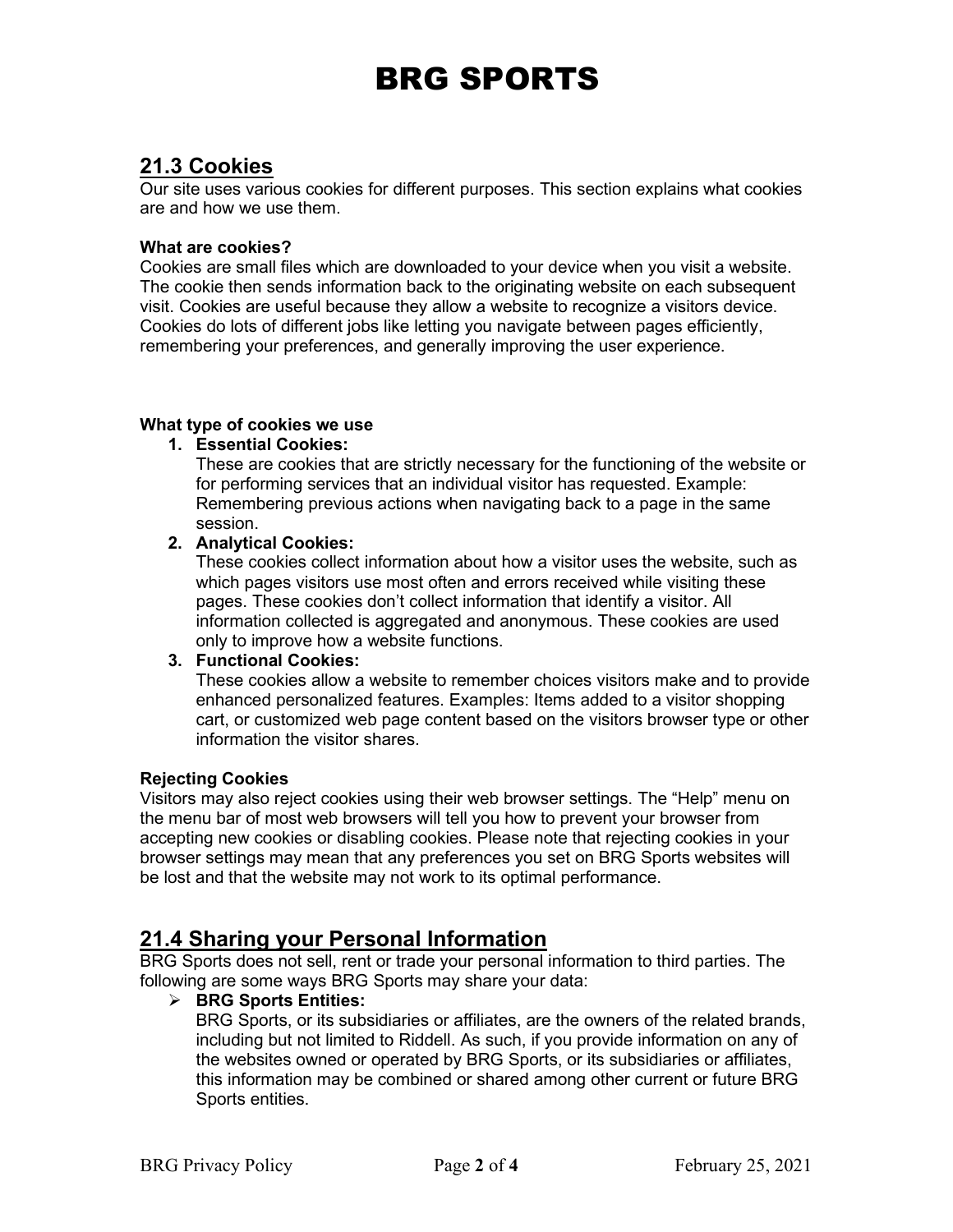#### **Third Party Service Providers:**

We may also share your information with third party service providers under contract with BRG Sports, or its subsidiaries or affiliates, to help us provide services to our customers. Such third party service providers include, for example, credit card payment processors or website analytics providers.

#### **Required Disclosures:**

BRG Sports may be required to share personal information in a court session, or in response to a court order, subpoena, civil discovery request, or other legal request, required by law.

#### **Legal Compliance and Protections:**

BRG Sports may disclose account and other personal information when we believe disclosure is necessary to comply with the law or protect the rights, property, or safety of BRG Sports, its subsidiaries, affiliates, users or others. This includes exchange information with other companies and organizations for fraud protection and credit risk reduction.

#### **Corporate Transactions:**

We reserve the right to disclose and transfer your information, including your personal information:

- To a subsequent owner, co-owner, or operator of the site or successor database.
- In connection with a corporate merger, consolidation, the sale of substantially all of our membership interests and / or assets or other corporate change, including to any prospective purchasers.

### **21.5 ADA Information**

BRG Sports is committed to providing employees and the public, including persons with disabilities, with access to its websites and web-based information and services.

- $\triangleright$  In designing the website, BRG Sports endeavors to make every reasonable effort to comply with the web accessibility standards and guidelines established pursuant to Section 508 of the Rehabilitation Act and promulgated by the U.S. Access Board.
- $\triangleright$  Each BRG Sports website has been designed to reach the widest audience possible. If you have difficulty viewing this website or accessing any information presented on this website, please contact us as noted on page 1 of this policy.
- > BRG Sports uses a software application on our public sites to maintain and increase the accessibility of its Digital Properties to ensure that persons with disabilities have full and equal enjoyment of BRG Sports online goods, services, facilities, privileges, advantages, and accommodations;
- $\triangleright$  BRG Sports includes links to our accessibility policy on the header of each homepage to solicit feedback from visitors to the Digital Properties on how the accessibility of the Digital Properties can be improved; and includes an accessible means of submitting accessibility questions and problems, including (i) an accessible form, email address, or both, and (ii) a telephone number to contact representatives knowledgeable about the digital accessibility and offer feedback.

### **21.6 Region Specific Information**

This section relates to California Privacy Rights and How to Exercise them: